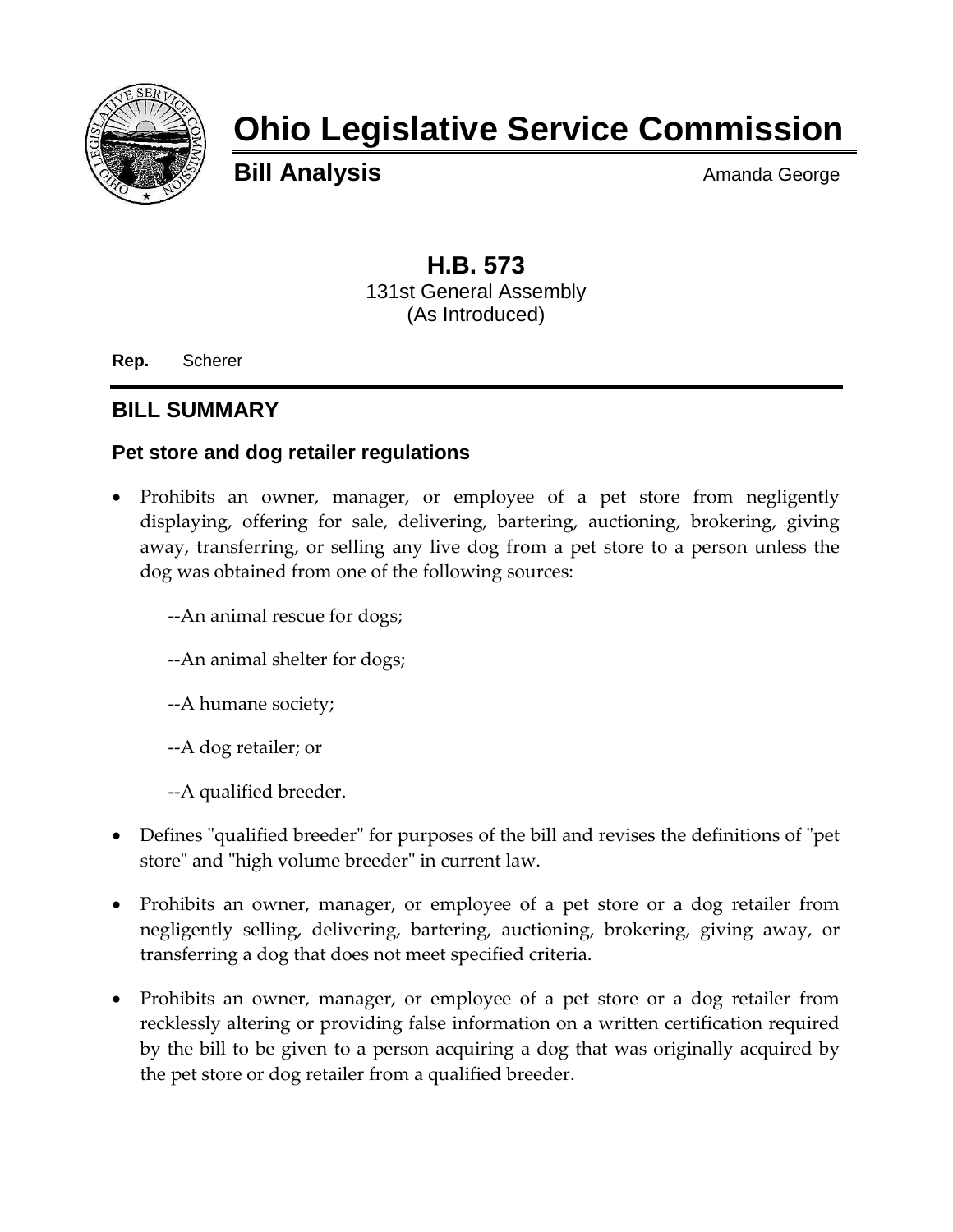- Requires the Director of Agriculture to adopt rules establishing requirements and procedures governing pet stores, including requirements and procedures governing the licensing of pet stores.
- Specifies the procedure by which an applicant may obtain a pet store license.
- Prohibits an owner, manager, or employee of a pet store from negligently displaying, offering for sale, delivering, bartering, auctioning, brokering, giving away, transferring, or selling any live dog from a pet store unless a pet store license has been issued for the pet store by the Director.
- Creates the Pet Store License Fund to be used by the Director to administer the bill's provisions governing pet stores.
- Specifies that whoever violates any of the bill's prohibitions is guilty of a fourth degree misdemeanor.
- Authorizes the Director to assess a civil penalty against a person who violates any of the bill's prohibitions.
- Specifies that the regulation of pet stores is a matter of general statewide interest, that the bill constitutes a comprehensive plan with respect to all aspects of the regulation of pet stores, and that it is the intent of the General Assembly to preempt any local regulations governing dog sales from pet stores.
- Eliminates the requirement that the Controlling Board approve the release of money from the existing High Volume Breeder Kennel Control License Fund.

# **CONTENT AND OPERATION**

## **Pet store and dog retailer regulations**

#### **Source of a dog sold from a pet store**

The bill prohibits an owner, manager, or employee of a pet store from negligently displaying, offering for sale, delivering, bartering, auctioning, brokering, giving away, transferring, or selling any live dog from a pet store to a person unless the dog was obtained from one of the following sources:

- (1) An animal rescue for dogs;
- (2) An animal shelter for dogs;
- (3) A humane society;

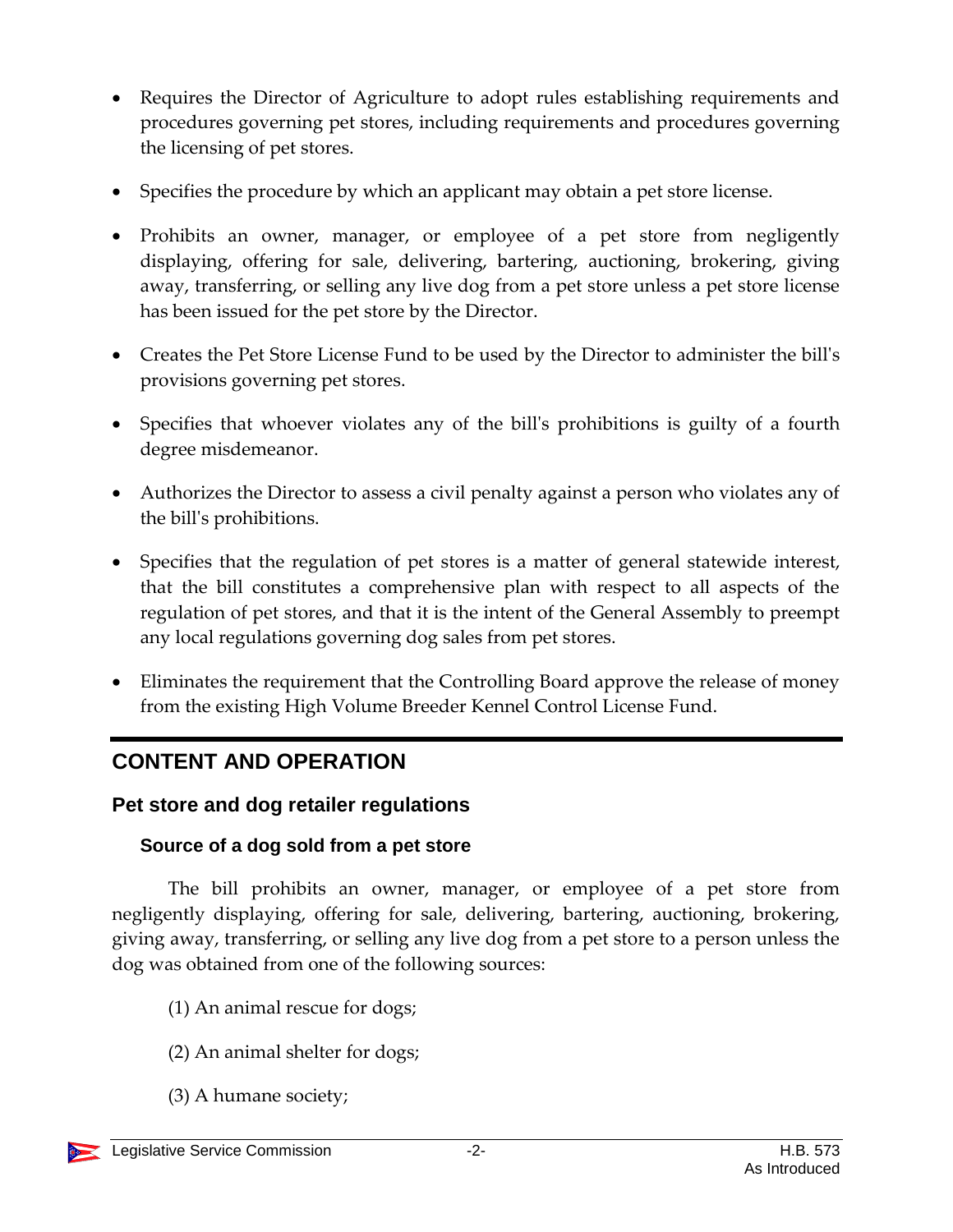(4) A dog retailer; or

(5) A qualified breeder.<sup>1</sup>

A pet store owner, manager, or employee who violates this provision is guilty of a fourth degree misdemeanor.<sup>2</sup>

Under the bill, a pet store is an individual retail store to which both of the following apply: (1) the store sells dogs to the public, and (2) with regard to the sale of a dog from the store, the sales person, the buyer of a dog, and the dog for sale are physically present during the sales transaction so that the buyer may personally observe the dog and help ensure its health prior to taking custody. A pet store does not include an animal rescue for dogs, an animal shelter for dogs, a humane society, a medical kennel for dogs, or a research kennel for dogs. Under current law, a pet store is a retail store that sells dogs to the public.<sup>3</sup>

A "qualified breeder" is a breeder that keeps, houses, and maintains female adult dogs that is not a high volume breeder.<sup>4</sup> A "qualified breeder" also is a high volume breeder located in or out of Ohio that meets all of the following requirements:

(1) The breeder is licensed by the United States Department of Agriculture (USDA) under federal law and, if applicable, a state agency;

(2) The breeder has not been issued a report of a direct noncompliance violation by the USDA under the federal Animal Welfare Act for a period of three years prior to offering for sale, delivering, bartering, auctioning, brokering, giving away, transferring, or selling a dog;

(3) The breeder has not had three or more noncompliance violations documented in any report issued by the USDA under the federal Animal Welfare Act for a period of two years prior to offering for sale, delivering, bartering, auctioning, brokering, giving away, transferring, or selling a dog; and

 $\overline{a}$ 

 $1$  R.C. 956.20(A).

<sup>2</sup> R.C. 956.99.

<sup>3</sup> R.C. 956.01.

 $4$  R.C. 956.19(A).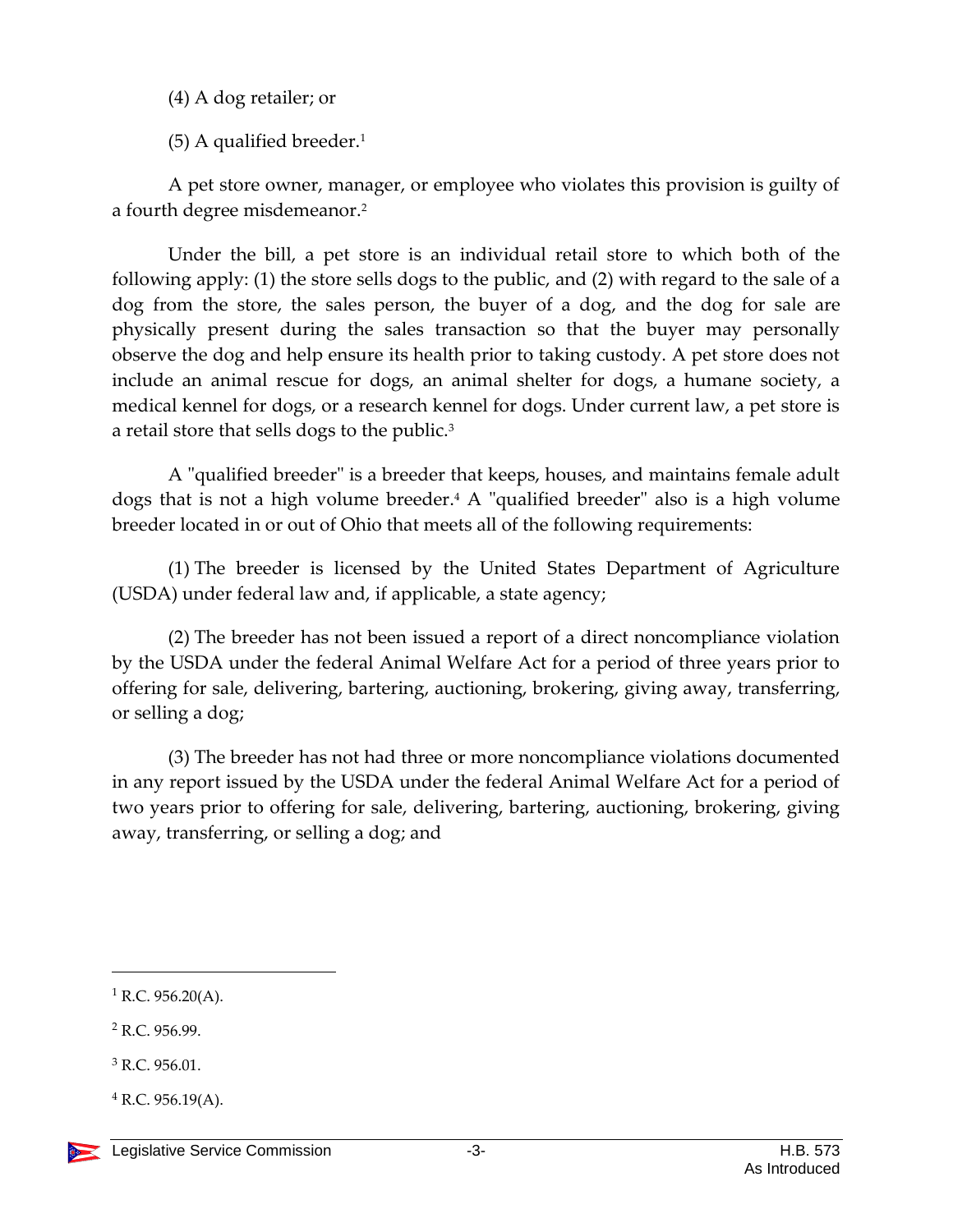(4) If the breeder is located out of Ohio, the breeder has been issued a dog retailer license under Ohio law.<sup>5</sup>

The bill also alters the current definition of "high volume breeder" by declaring that a high volume breeder is an establishment that keeps, houses, and maintains more than four female adult dogs that are not sterilized. Current law states that a high volume breeder is an establishment that keeps, houses, and maintains adult breeding dogs that produce at least nine litters of puppies in any given calendar year and, in return for a fee or other consideration, sells 60 or more adult dogs or puppies per calendar year.<sup>6</sup>

#### **Sale of a dog that does not meet specified criteria**

The bill prohibits an owner, manager, or employee of a pet store and a dog retailer from negligently selling, delivering, bartering, auctioning, brokering, giving away, or transferring any of the following:

(1) A dog that is less than eight weeks old;

(2) A dog without a certificate of veterinarian inspection signed by an accredited veterinarian;

(3) A dog that does not have a permanent implanted identification microchip; or

(4) A dog to a person who is younger than 18 years of age as verified by valid photo identification.<sup>7</sup>

The bill defines "accredited veterinarian" to mean a veterinarian accredited by the USDA. The bill also expands the definition of "veterinarian" to include a veterinarian licensed out of Ohio by an applicable state entity in addition to a veterinarian licensed in Ohio as in current law.<sup>8</sup>

A pet store owner, manager, or employee or a dog retailer who violates any of the above prohibitions is guilty of a fourth degree misdemeanor.<sup>9</sup>

 $\overline{a}$ 

<sup>8</sup> R.C. 959.01.

<sup>9</sup> R.C. 956.99.

 $5$  R.C. 956.19(B).

<sup>6</sup> R.C. 956.01.

<sup>&</sup>lt;sup>7</sup> R.C. 956.20(B) and R.C. 956.051(A)(1) to (4).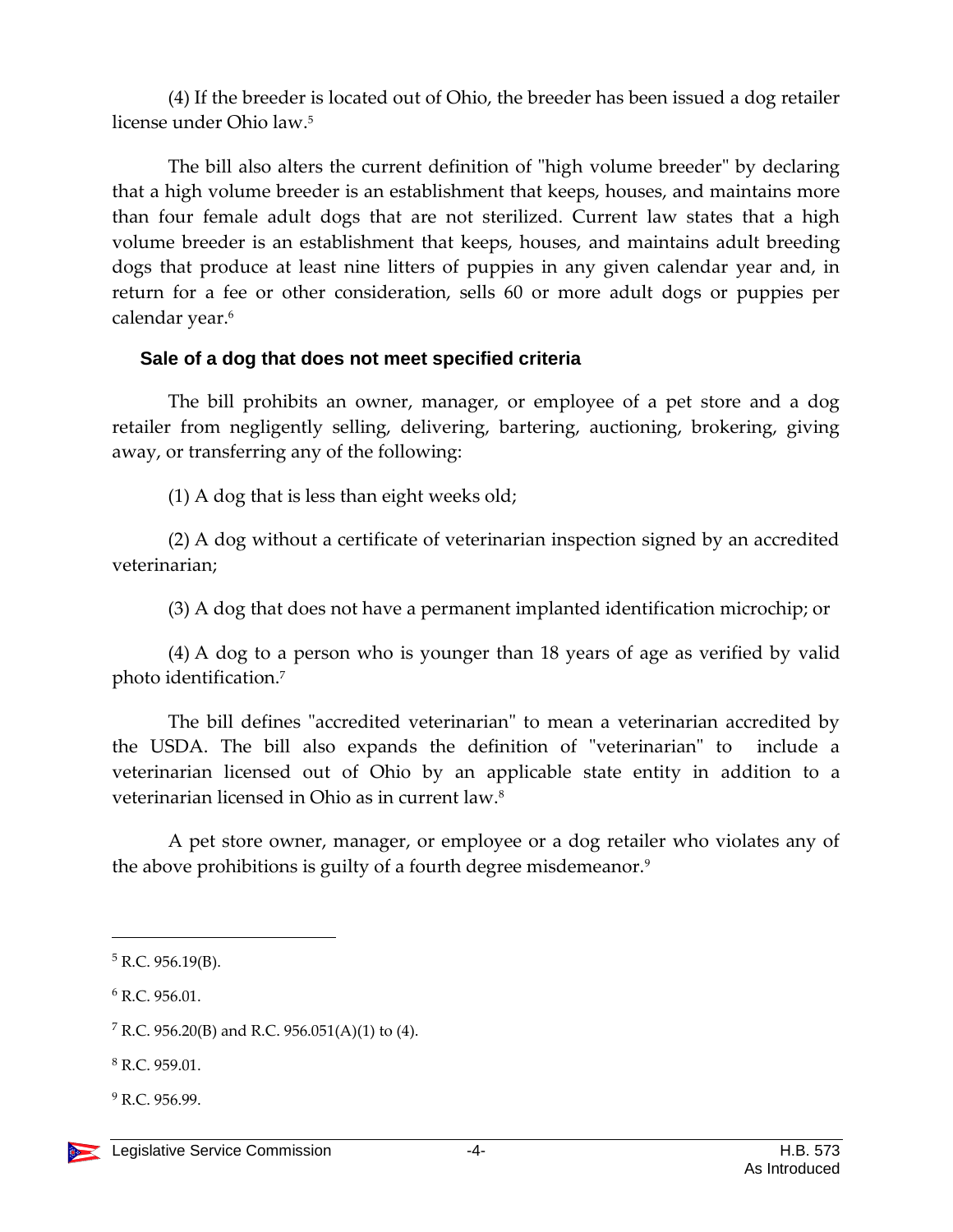An owner, manager, or employee of a pet store also is prohibited from negligently selling, delivering, bartering, auctioning, brokering, giving away, or transferring a dog acquired from a qualified breeder or a dog retailer unless the owner, manager, or employee provides to the person acquiring the dog, at the time of the acquisition, a written certification that includes the following information:

--The name of the breeder that bred the dog;

--The address, if available, of the breeder that bred the dog;

--The USDA license number of the breeder that bred the dog, if applicable, and a copy of the most current USDA inspection report for the breeder;

--The dog's birth date, if known;

--The date that the pet store took possession of the dog;

--The breed, gender, color, and any identifying marks of the dog;

--A document signed by an accredited veterinarian that describes any known disease, illness, or congenital or hereditary condition that adversely affects the health of the dog; and

--A document signed by the owner, manager, or employee of the pet store certifying that all information required to be provided to the person acquiring the dog is accurate. A pet store must keep a copy of the certification for at least two years from the date of the acquisition. The owner, manager, or an employee of the pet store must make the copy of the certification available for inspection or duplication by the Department of Agriculture.<sup>10</sup>

A pet store owner, manager, or employee who violates the above prohibition is guilty of a fourth degree misdemeanor.<sup>11</sup>

The bill establishes an identical prohibition against a dog retailer selling, delivering, bartering, auctioning, brokering, giving away, or transferring a dog acquired from a qualified breeder without providing the written certification specified above. A violation of the prohibition is a fourth degree misdemeanor.<sup>12</sup>

 $12$  R.C. 956.051(A)(5) and 956.99.



 $\overline{a}$ 

<sup>&</sup>lt;sup>10</sup> R.C. 956.20(B)(5) and R.C. 956.051(A)(5).

<sup>11</sup> R.C. 956.99.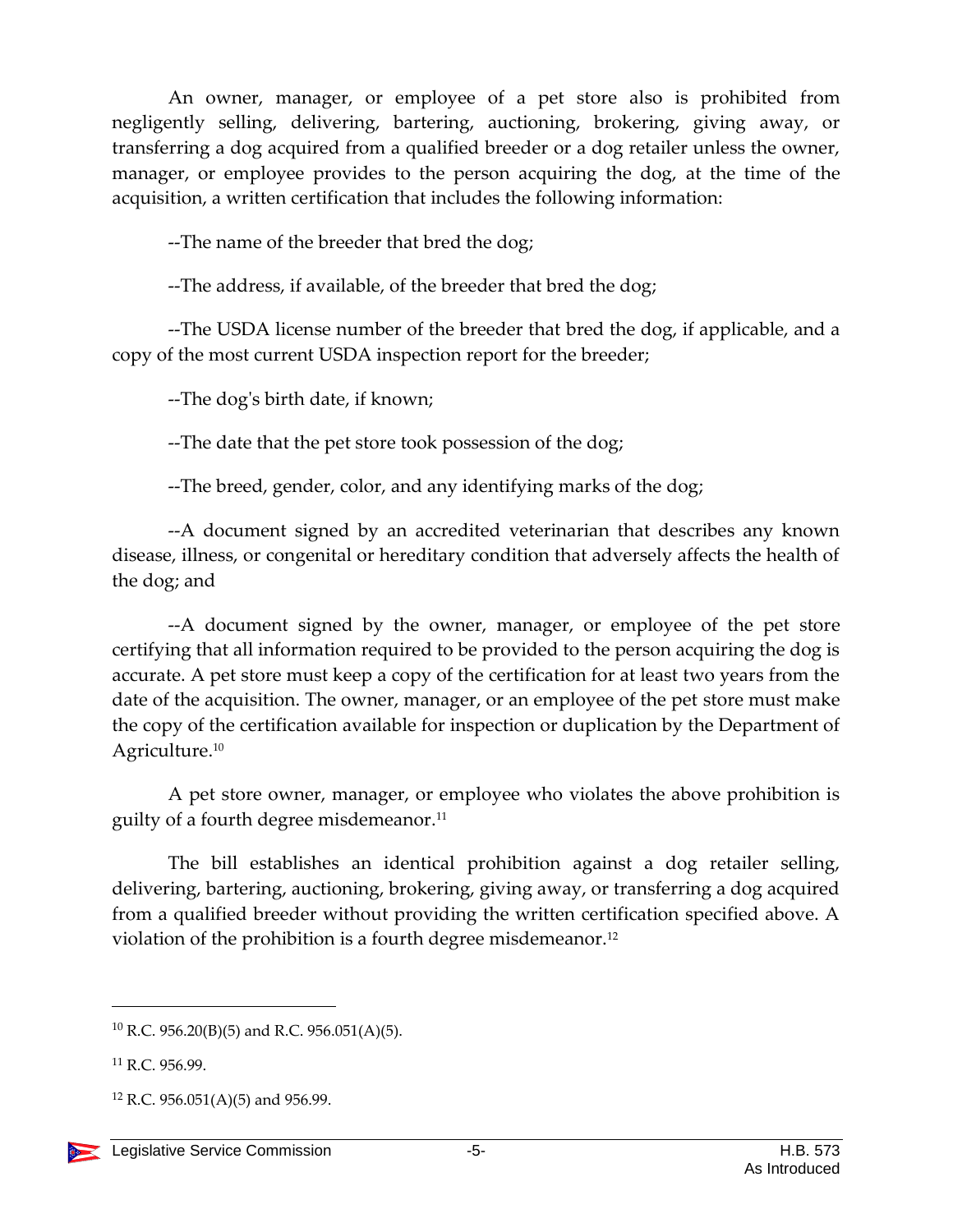#### **Prohibition against providing false information**

The bill prohibits an owner, manager, or employee of a pet store or a dog retailer from recklessly altering or providing false information on a written certification required to be given to a person acquiring a dog from the pet store or dog retailer, as applicable, when the dog was originally acquired from a qualified breeder.<sup>13</sup>

A pet store owner, manager, or employee or a dog retailer who violates this provision is guilty of a fourth degree misdemeanor.<sup>14</sup>

#### **Application of bill**

The bill specifies that the prohibitions regarding dog sales by pet stores and dog retailers do not apply to any dog that is being sold, delivered, bartered, auctioned, given away, brokered, or transferred from the premises where the dog was bred and reared.<sup>15</sup>

#### **Pet store license**

The bill prohibits an owner, manager, or employee of a pet store from negligently displaying, offering for sale, delivering, bartering, auctioning, brokering, giving away, transferring, or selling any live dog from a pet store in Ohio unless a pet store license has been issued for the pet store by the Director.<sup>16</sup> The Director may issue a pet store license to a pet store owner or operator when the owner or operator does all of the following:

(1) Applies for a license in accordance with the bill's provisions and rules adopted under it;

(2) Affirms in writing that the owner or operator will maintain compliance with the bill's requirements; and

 $\overline{a}$ 

<sup>&</sup>lt;sup>13</sup> R.C. 956.051(B) and 956.20(C).

<sup>14</sup> R.C. 956.99.

<sup>&</sup>lt;sup>15</sup> R.C. 956.20(D) and R.C. 956.051(C).

 $16$  R.C. 956.21(F).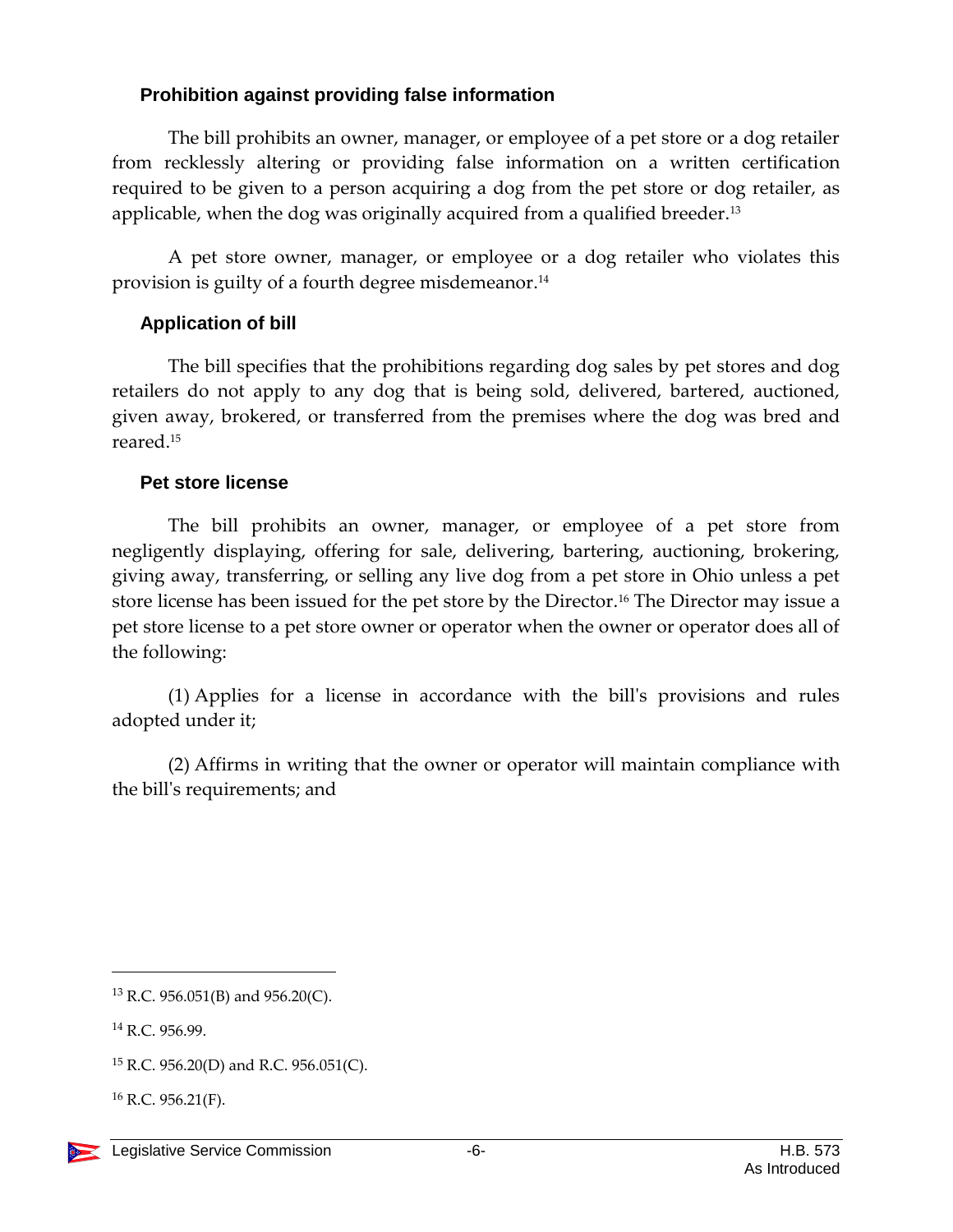(3) Submits a \$500 fee along with the application for a pet store license.<sup>17</sup> The fee must be deposited into the Pet Store License Fund, which is created by the bill (see below).<sup>18</sup>

Under the bill, the Director may deny, suspend, or revoke a pet store license for a violation of the bill's prohibitions regarding pet store dog sales. However, the denial, suspension, or revocation of a license is not effective until the licensee is given a written notice of the violation, a reasonable amount of time to correct the violation, if possible, and an opportunity for a hearing. The Director also may refuse to issue a pet store license if the applicant has violated the bill's prohibitions regarding pet store dog sales during the 36-month period prior to submitting an application for the license.<sup>19</sup>

A pet store license is valid for one year from the date of issuance and must be renewed annually.<sup>20</sup>

A person who negligently operates a pet store in Ohio without a pet store license issued by the Director is guilty of a fourth degree misdemeanor.<sup>21</sup>

#### **Rules**

The bill requires the Director of Agriculture to adopt rules establishing all of the following:

(1) Requirements and procedures governing pet stores, including requirements and procedures governing the initial licensing of pet stores and the renewal of pet store licenses;

(2) The application form for a pet store license and the information that is required to be submitted in the application; and

(3) Any other requirements and procedures that are determined by the Director to be necessary for the administration and enforcement of the bill's provisions governing the sale of a dog from a pet store.<sup>22</sup>

 $\overline{a}$ 

 $^{19}$  R.C. 956.21(C).

<sup>21</sup> R.C. 956.99.

 $22$  R.C. 956.21(A).

 $17$  R.C. 956.21(B).

 $18$  R.C. 956.21(E).

 $20$  R.C. 956.21(D).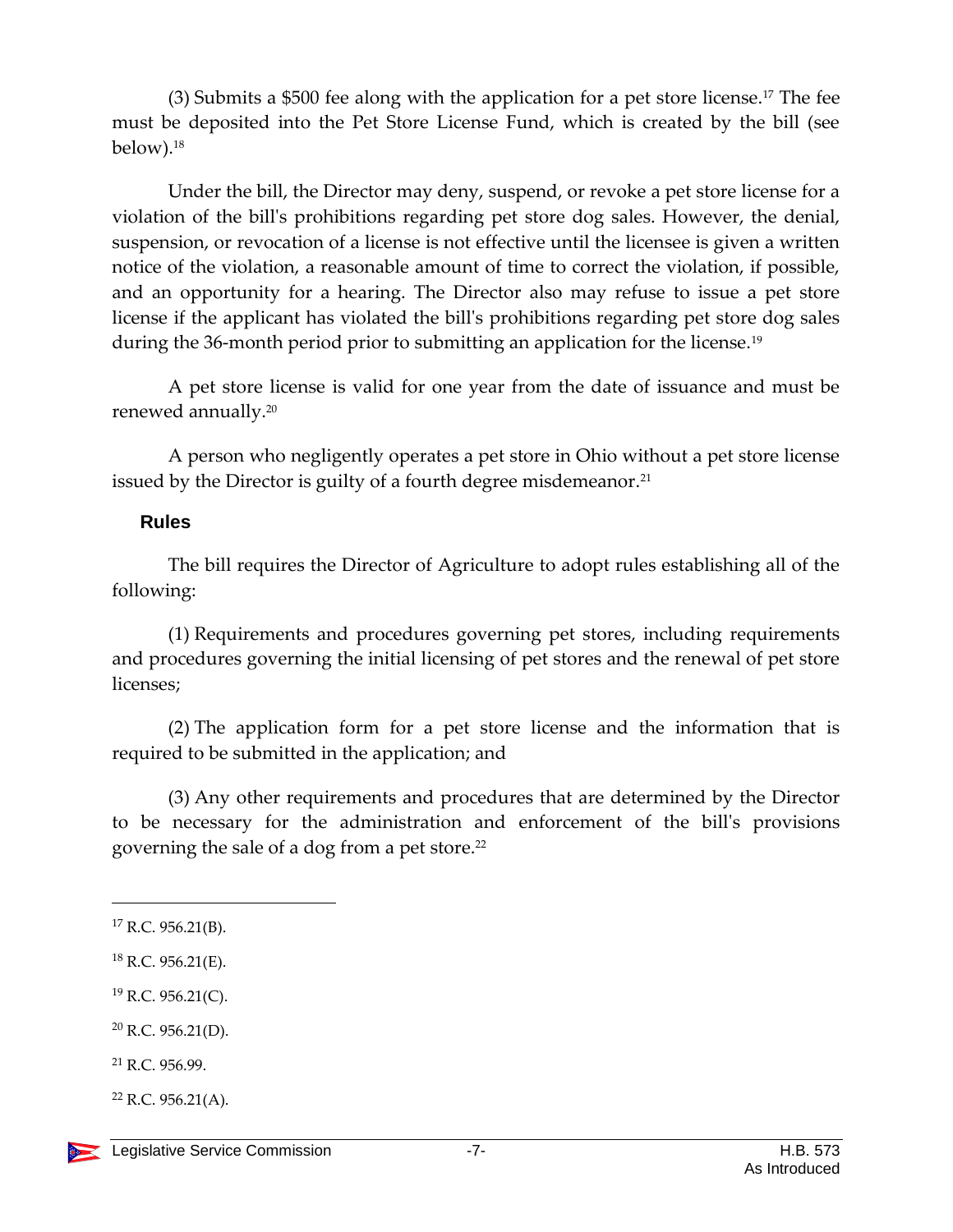The bill also authorizes the Director to adopt rules establishing vaccination requirements for dogs to be sold at a pet store.<sup>23</sup>

#### **Civil penalties**

The bill authorizes the Director to assess a civil penalty against a person who violates any of the bill's prohibitions governing the sale of a dog from a pet store. A person is liable for a civil penalty as follows:<sup>24</sup>

| Number of violations          | Civil penalty    |
|-------------------------------|------------------|
| First violation               | \$500 or less    |
| Second violation              | \$2,500 or less  |
| Third or subsequent violation | \$10,000 or less |

Any person assessed a civil penalty must pay the amount prescribed to the Department of Agriculture. The Department must remit all money collected from civil penalties to the Treasurer of State for deposit in the Pet Store License Fund (see below).<sup>25</sup>

#### **Pet Store License Fund**

As indicated above, the bill creates the Pet Store License Fund that consists of all of the following:

(1) All money collected by the Director from pet store license fees;

(2) All money collected by the Director from civil penalties assessed under the bill's provisions; and

(3) Money appropriated to the Fund.

The Director must use the money in the Fund to administer the bill's provisions governing the sale of dogs from pet stores.<sup>26</sup>

 $\overline{a}$ 

 $24$  R.C. 956.22(A).

 $23$  R.C. 956.20(E).

<sup>25</sup> R.C. 956.22(B).

<sup>26</sup> R.C. 956.181.